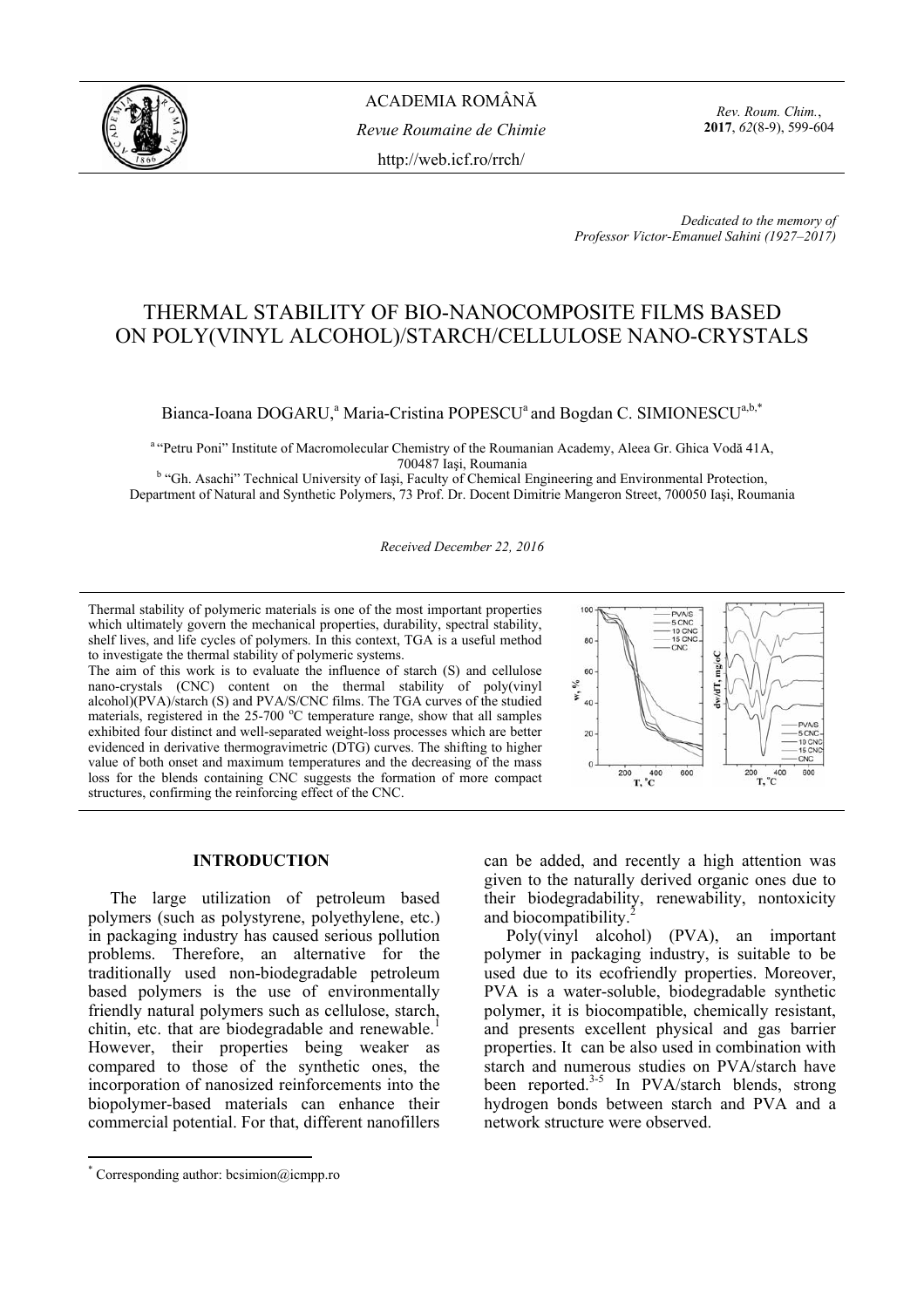Due to its large availability and relatively low price, starch is one of the most promising polysaccharides for biodegradable films. Films made from starch have some remarkable properties – they are isotropic, odorless, colorless, non-toxic and biologically degradable. On the other hand, starch has some disadvantages which limit its use. Compared to conventional films, starch has a strong hydrophilic character and poor mechanical properties, which make it inadequate for some packaging purposes.<sup>6, 7</sup>

To improve the properties of the PVA/S blends, different fillers are usually used and one which received more attention in recent days is cellulose nanocrystals. Due to their higher crystallinity and good mechanical properties combined with a higher surface area and active interfaces, cellulose fibers modified at nanometer size induce seriously improved mechanical properties to polymer matrices as compared to common cellulose fibers.<sup>8</sup> Thus, cellulose nanocrystals (CNCs) are used as nanosized reinforcement in polymers due to properties such as a large specific surface area, high modulus of elasticity and ability to act as a significant reinforcement at low filler loading levels. Other advantages are the biocompatibility and biodegradability, their nonabrasive nature and nontoxic character.

The thermal resistance is a significant property of the polymer composites – it governs most properties such as the durability, spectral stability, shelf lives and life cycles of the polymers, the mechanical properties. Once degradation begins, the above properties will gradually deteriorate.<sup>2</sup> The thermogravimetric (TG) measurements offer basic and important information about the composition and the thermal properties of the materials. In TG measurements, the weight loss of a sample is measured as a function of temperature or heating time, accompanied by emitting volatile gases from the sample. Due to its inherent measurement principle, qualitative information is hardly obtained by TG, but the measurement offers quantitative information on the weight loss of a sample. $\frac{9}{2}$ 

The aim of this study was to evaluate the effect of the incorporation of nanocellulose in the PVA/starch composites.

## **MATERIALS AND METHOD**

## **Materials**

All chemicals - polyvinyl alcohol (PVA, with a Mw=146000-186000, 99+% hydrolysed), starch (S, from potatoes), glycerol (>99.5%) and sulphuric acid were supplied from Sigma Aldrich. Cellulose nanocrystals (CNC) were obtained by acid hydrolysis from cotton wool.

#### **Blends preparation**

To obtain the PVA/S blends, solutions of 3% of PVA and starch were obtained by solubilization of the particles in distilled water, at 90°C and 1200 rpm for 3 h and 1 h, respectively. After complete dissolution of the components, 20 mL of solutions (to obtain 90 PVA/10 S, 75 PVA/25 S and 50 PVA/50 S polymeric blends) were mixed with 0.1 mL of glycerol. For PVA/S/CNC films, 5, 10 and 15% CNC in suspension, respectively were added to the 95, 90, and 85% of each of the previously obtained solutions. To ensure a homogenous solution, all blends were stirred for a period of 30 min at 90 °C and 1000 rpm. The solutions were then cast into glass petri-dishes and dried in an oven for a period of 24h at 45  $^{\circ}$ C.

#### **Method**

Thermogravimetric analysis (TGA) was carried out under constant nitrogen flow (200 mL/min) at a heating rate of 10 °C/min using a Mettler Toledo TGA/SDTA 851 balance. The heating scans were performed on  $3-5$  mg of sample in the  $25-700$  °C temperature range. The kinetic parameters have been evaluated by integral and differential methods. The kinetic parameters have been evaluated by the integral Coats-Redfern method using VERSATILE program.

#### **RESULTS AND DISCUSSION**

The thermal stability of a polymeric material depends on the inherent characteristics of the samples, as well as on the molecular interactions between the different macromolecules. The chain cleavage or the bond dissociation of the macromolecules takes place when the supplied thermal energy exceeds the bond dissociation energy of the respective chemical bonds.

The TGA curves in the  $25-700$  °C temperature interval of the studied materials are shown in Fig. 1a and 1c. The first-order derivatives of TGA curves (DTG) (Fig. 1b and 1d) reveal the temperature for the maximum decomposition rate. The curves show that all samples exhibit four distinct and well-separated weight-loss processes,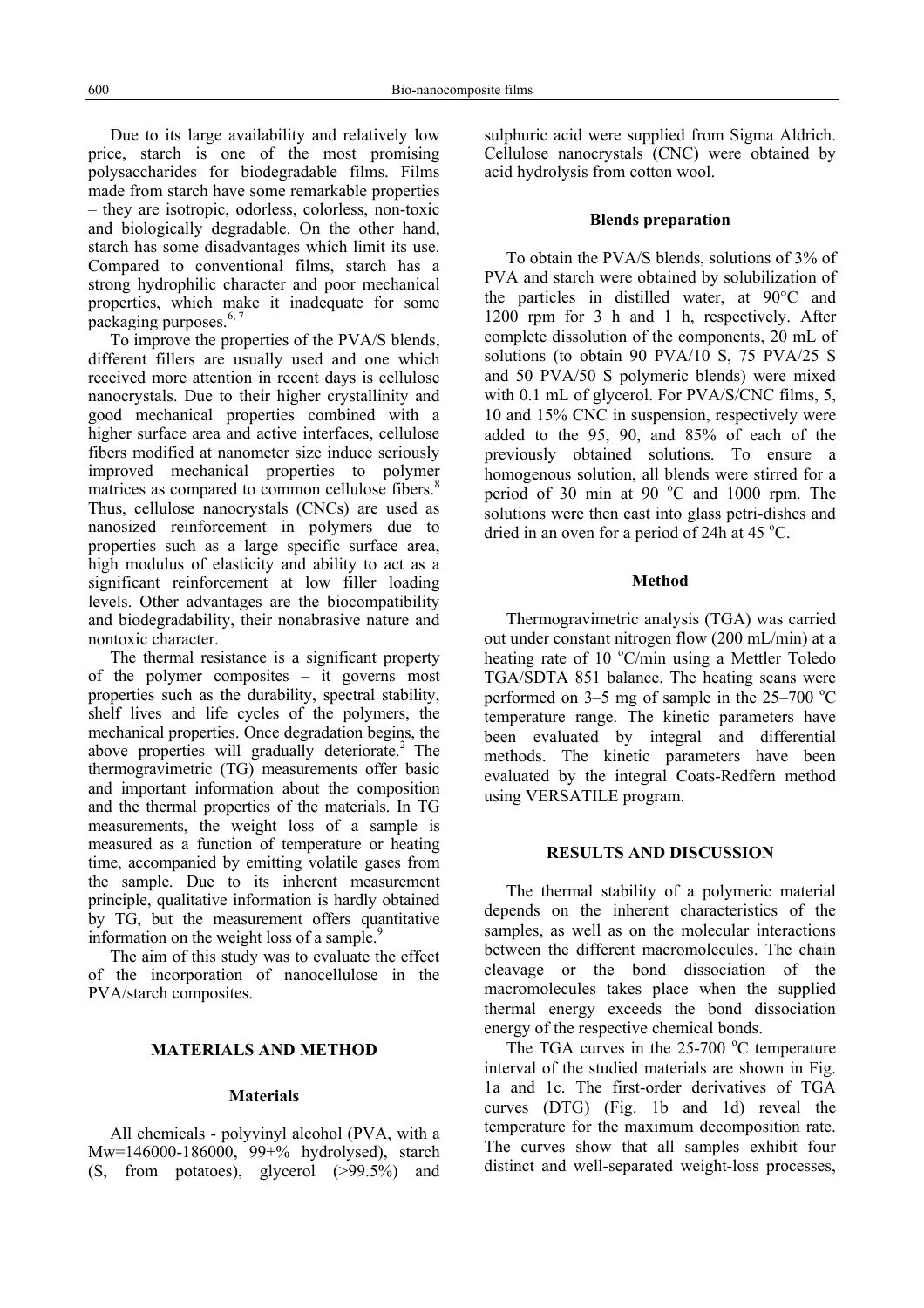better evidenced in derivative thermogravimetric (DTG) curves. For all studied samples, the first process occurs in the temperature interval between  $25$  and 112-127 °C with a maximum between 51 and  $66^{\circ}$ C and a corresponding mass loss of 5-8 wt% (Table 1). This process is related to the removal of the physically adsorbed water. The second termogravimetric process takes place between  $112 - 127$  and  $220 - 250$ <sup>o</sup>C with a temperature for the maximum decomposition rate at about 196-220 °C. low molecular weight volatile compounds like  $CO<sub>2</sub>$ , CH<sub>4</sub>, and/or primary alcohols can be eliminated during this stage from the polymeric structures, especially from the side chains and end chains groups. $10^{-12}$  In the case of PVA/S films, some differences between decomposition temperatures as compared to pure PVA and starch samples were observed. The temperature corresponding to the maximum decomposition rate of this process is shifted at higher values, from 112 °C in the case of PVA and 122 °C in the case of starch, to 127 °C for blends. With increasing the starch content in the blends, the temperatures corresponding to the end of this stage and to the maximum decomposition rate are higher. Also, as in the case of pure components, this stage is characterized by volatiles release. The shifting at higher temperatures is determined by the physical interactions of the blending components.<sup>5</sup>

The main decomposition process of PVA is in the  $220-357$  °C temperature range, with a maximum at 266  $^{\circ}$ C. This stage is due to the decomposition of PVA main chain and involves dehydration of the hydroxyl groups and/or the formation of volatile organic compounds which subsequently produce conjugated unsaturated structures like acetaldehyde, benzaldehyde, acrolein, and the decomposition of polyene macroradicals to cis and trans derivatives.<sup> $10,13$ </sup> The formation of these volatile organic compounds may be due to the scission of the carbon-carbon bonds, leading to the generation of carbonyl end functional groups products.<sup>5</sup> The percentage of mass loss in this step is about 47%.

On the other hand, in the case of starch this decomposition process starts at  $244^{\circ}$ C and ends at  $333$   $^{\circ}$ C. The temperature for the maximum decomposition rate is at 290  $^{\circ}$ C and the mass loss is about 40 wt%. This step involves elimination of the polyhydroxyl groups accompanied by depolymerization and decomposition. Dehydration of neighbouring hydroxyl groups in the glucose ring may also occur, resulting in the formation of

C=C bonds or breakdown of the glucose ring. The primary attack is the hydrolysis of  $\alpha$ -1,4 glucosidic linkages in the amylose and amylopectin molecules. In addition, the scission of  $\alpha$ -1,6 linkages may occur, and  $\alpha$ -1,4 linkages are more susceptible to hydrolysis than  $\alpha$ -1,6 linkages.<sup>14</sup> At the same time, aldehyde groups may result as end groups, when the glucose ring is fractured. Increasing the temperature may generate aromatic rings, such as substituted benzene and furan structures with either -CH<sub>2</sub>- or -CH<sub>2</sub>-O-CH<sub>2</sub>- as the main linkages between the aromatic groups.<sup>15</sup>

In the case of PVA/S blends the temperatures for the maximum decomposition rate in this stage are shifted at higher values as compared to pure PVA films. Thus, for the sample containing 90% PVA/10% S this maximum is shifted at 281  $^{\circ}$ C, for the sample containing  $75\%$  PVA/25% S at 320 °C and in case of the sample containing 50% PVA/50% S at 303  $^{\circ}$ C with a sholder at 340  $^{\circ}$ C. This indicates an increase in the thermal stability of the polymeric blends and can be due to the crosslinking between the PVA, S and glycerol.

The last decomposition process of PVA is observed in the 384-518 °C thermal region, with a maximum at 420  $^{\circ}$ C and a sholder at 442  $^{\circ}$ C. The mass loss is of 13.3 % and is due to thermal decomposition of primary polyenes to cis and trans derivatives followed by their cyclization and the condensation of polyaromatic structures.<sup>3, 13</sup> At about 520 °C the decomposition of the PVA sample is finalized, no more mass loss taking place for further increasing the temperature. The residual percentage of the weight was equal to 15.9 % at 700°C.

Starch presents a last decomposition process in the temperature range between  $300$  and  $464$  °C, with a temperature for the maximum decomposition rate at 348  $\degree$ C, and a mass loss of about 11.5 wt %. The decomposition process finalizes at 464 °C, and the remained residual mass at 700 represents 26.8 wt %.

As for the blends, both onset and maximum decomposition temperatures for this stage are shifted to higher values (as for the previous process). Thus, for the blend containing 10 % S, the temperature for the maximum decomposition rate is at 442  $^{\circ}$ C, with a mass loss of 8.8 wt%; for the blend containing 25% S the temperature for the maximum decomposition rate is at  $501^{\circ}$ C with the mass loss of 6.1 wt%; and in the case of the blend containing 50% S the temperature for the maximum decomposition rate is at 486  $^{\circ}$ C, with the mass loss of 9.8 wt%. The residual mass for the blends at 700 °C is of 15.6 wt%, 12.3 wt% and 16.3 wt%, respectively.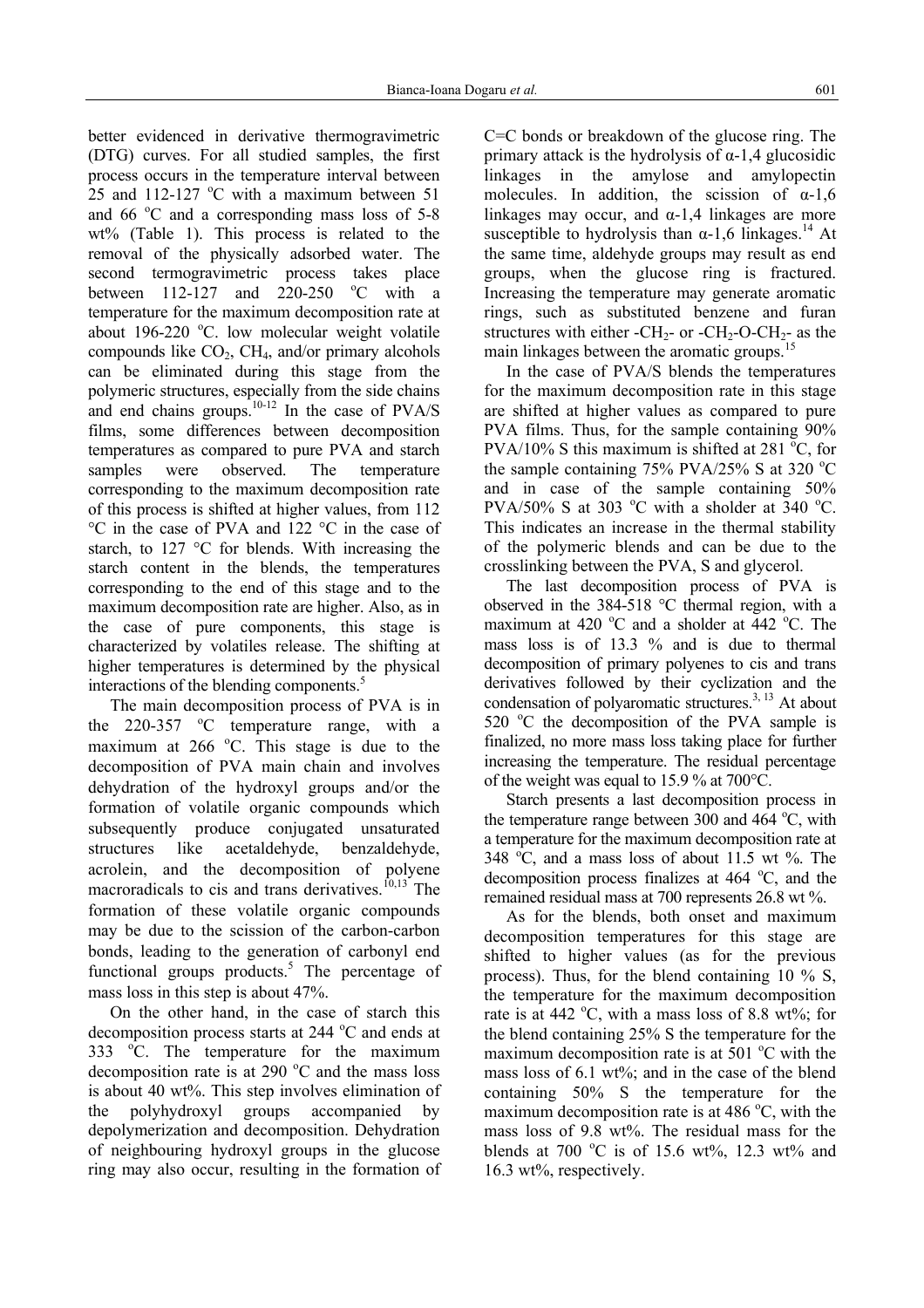

Fig. 1 – TG/DTG curves of PVA/S (a, b) and PVA/S/CNC blends (c, d).

| $1.97$ D TO TO DOMESS TOT TIME, D WITH THE TIME OPENING |                   |               |               |                    |                    |  |  |  |  |
|---------------------------------------------------------|-------------------|---------------|---------------|--------------------|--------------------|--|--|--|--|
| т                                                       | <b>PVA</b>        | 90% PVA/10% S | 75% PVA/25% S | 50% PVA/50% S      | S                  |  |  |  |  |
| $T_{i1}$ , <sup>o</sup> C                               | 25                | 25            | 25            | 25                 | 25                 |  |  |  |  |
| $T_{m1}$ , <sup>o</sup> C                               | 51                | 66            | 63            | 63                 | 54                 |  |  |  |  |
| $T_{\rm fl}$ , $^{\circ}C$                              | 112               | 127           | 108           | 127                | 122                |  |  |  |  |
| $\Delta w_1$ , wt%                                      | 6.6               | 5.1           | 7.6           | 7.2                | 7.9                |  |  |  |  |
| $T_{i2}$ , <sup>o</sup> C                               | 112               | 127           | 127           | 127                | 122                |  |  |  |  |
| $T_{m2}$ , $^{\circ}C$                                  | 196               | 200           | 213           | 198                | 222 $(T_{sh} 176)$ |  |  |  |  |
| $T_{f2}$ , °C                                           | 220               | 233           | 252           | 254                | 244                |  |  |  |  |
| $\Delta w_2$ , wt%                                      | 16.6              | 14.5          | 25.1          | 23.6               | 13.9               |  |  |  |  |
| $T_{i3}$ , <sup>o</sup> C                               | 220               | 233           | 252           | 254                | 244                |  |  |  |  |
| $T_{m3}$ , <sup>o</sup> C                               | 266               | 281           | 320           | 303 $(T_{sh} 340)$ | 291                |  |  |  |  |
| $T_{f3}$ , $^{\circ}C$                                  | 357               | 372           | 384           | 400                | 333                |  |  |  |  |
| $\Delta w_3$ , wt%                                      | 47.4              | 56.0          | 48.9          | 43.1               | 40.0               |  |  |  |  |
| $T_{i4}$ , <sup>o</sup> C                               | 384               | 372           | 398           | 400                | 333                |  |  |  |  |
| $T_{m4}$ , <sup>o</sup> C                               | 420 $(T_{sh}442)$ | 442           | 433           | 424                | 348                |  |  |  |  |
| $T_{f4}$ , <sup>o</sup> C                               | 518               | 528           | 501           | 486                | 464                |  |  |  |  |
| $\Delta w_{4}$ , wt%                                    | 13.3              | 8.8           | 6.1           | 9.8                | 11.5               |  |  |  |  |
| $\Delta w_{res}$ , wt%                                  | 15.9              | 15.6          | 12.3          | 16.3               | 26.8               |  |  |  |  |

*Table 1* TG/DTG results for PVA, S and PVA/S blends

Inclusion of cellulosic reinforcement is usually known to reduce the thermal stability of the composites with commodity thermoplastic matrices (polyethylene, polypropylene, etc.).

From Figs. 1c and 1d and Table 2, only three decomposition stages are evidenced for pure CNC, whereas for the PVA/S/CNC films four steps of the decomposition processes can be observed. During temperature increase from room temperature to  $120^{\circ}$ C a 2 to 8 wt% decrease in the weight of the samples takes place. This process corresponds to vaporization of moisture from the samples.

The second step of mass loss of cellulose observed between  $115$  and 290 °C is followed by the third one in the  $300-493$  °C range. The temperatures corresponding to the maximum decomposition rates were found at 222 °C and 361 °C, with a mass loss of 42.6 wt% and 22 wt%, respectively. The decomposition process finalizes at about  $500^{\circ}$ C, and the remained residual mass at 700 is of 33.3 wt%. At temperatures below 300 °C, the degradation of glycosyl units of cellulose is accompanied by the evolution of water, carbon dioxide and carbon monoxide. In contrast to the relatively slow degradation of cellulose at lower temperatures, above 300 °C a rapid depolymerization of cellulose molecules proceeds, largely by cleavage of glycosyl units leading to the formation of 1,6-anhydro-β-D-glucopyranose (levoglucosan). At higher temperature direct fission of cellulose and the levoglucosan exposed to intense heat results in breakdown of the molecule to a variety of low molecular weight products, including carbon dioxide, carbon monoxide, water, hydrocarbons (acetaldehyde, glyoxal and acrolein) and hydrogen.  $16, 17$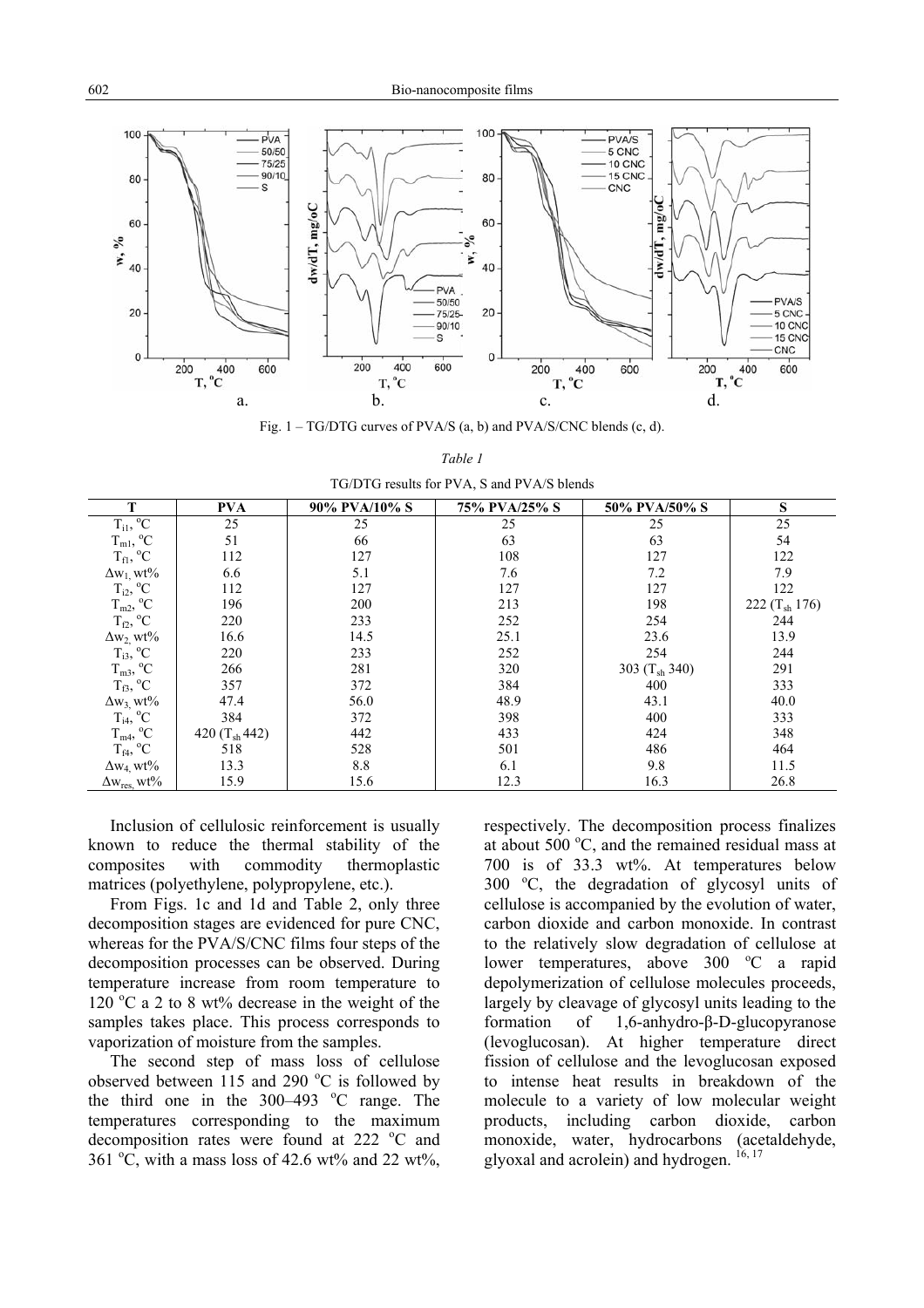| T                                                                                            | 0 % CNC | <b>5%CNC</b>      | <b>10 %CNC</b> | <b>15% CNC</b>            | <b>CNC</b> |
|----------------------------------------------------------------------------------------------|---------|-------------------|----------------|---------------------------|------------|
| $T_{i1}$ $^{\rm o}\!C$                                                                       | 25      | 25                | 25             | 25                        | 25         |
| $T_{m1}$ , $^{\circ}C$                                                                       | 62      | 57                | 51             | 64                        | 52         |
| $T_{\rm fl}$ , $^{\circ}C$                                                                   | 125     | 110               | 96             | 118                       | 95         |
| $\Delta w_1$ , wt%                                                                           | 5.2     | 7.8               | 6.3            | 8.1                       | 2.2        |
| $T_{i2}$ , <sup>o</sup> C                                                                    | 125     | 110               | 103            | 118                       | 115        |
| $\mathrm{T_{m2}^{\phantom{m2},\phantom{m2}^{\phantom{2}}}}_{T_{f2}^{\phantom{2}}}\mathrm{C}$ | 202     | 207               | 194            | 219                       | 222        |
|                                                                                              | 232     | 239               | 232            | 259                       | 290        |
| $\Delta w_2$ , wt%                                                                           | 14.3    | 24.5              | 28.9           | 28.9                      | 42.6       |
| $T_{i3}$                                                                                     | 232     | 239               | 232            | 259 (T <sub>sh</sub> 287) | 300        |
| $T_{m3}$                                                                                     | 282     | 279               | 278            | 336                       | 361        |
| $T_B$                                                                                        | 376     | 379               | 371            | 384                       |            |
| $\Delta w_3$ , wt%                                                                           | 56.3    | 41.2              | 42.0           | 32.5                      |            |
| $T_{i4}$                                                                                     | 376     | 379               | 393            | 384                       |            |
| $T_{m4}$                                                                                     | 441     | 410 $(T_{sh}449)$ | 415            | 401, 446                  |            |
| $T_{f4}$                                                                                     | 528     | 518               | 527            | 491                       | 493        |
| $\Delta w_4$ , wt%                                                                           | 8.6     | 9.8               | 8.0            | 15.3                      | 22.0       |
| $\Delta w_{res}$ , wt%                                                                       | 15.6    | 16.7              | 14.7           | 15.3                      | 33.3       |

*Table 2*  TG/DTG curves of 90% PVA/10% S blends with different amounts of CNC

For the blends containing CNC, the second decomposition stage presents a temperature for the maximum decomposition rate at  $207^{\circ}$ C and a mass loss of 25 wt% (for the blend containing 5% CNC), at 195 °C and a mass loss of 29 wt% (for the blend containing 10 % CNC) and at 219  $\rm{^{\circ}C}$  with a mass loss of 29 wt% (in case of the blend containing 15% CNC), respectively. The increase of the mass loss arises from the decomposition of glycerol and small amounts of PVA/S blends and also due to the decomposition of cellulose with the formation of small molecules like  $CO<sub>2</sub>$ , small aliphatic compounds or primary alcohols.

The third decomposition process takes place at higher temperatures as compared to the blends without CNC, at about 279  $\rm{^{\circ}C}$ , 278  $\rm{^{\circ}C}$  and 336  $\rm{^{\circ}C}$ . The shifting to higher values of both onset and maximum temperatures and the decreasing of the mass loss, in the case of blends containing CNC, suggests the formation of more compact structures and confirms the reinforcing effect of CNC.

The last decomposition process is situated in the  $376-520$  °C temperature interval for all studied samples. In this case, the value corresponding to the maximum decomposition rate appears between 415 and 446  $^{\circ}$ C, with a mass loss between 8 and 15 wt%. A small increase of the mass loss is evidenced in case of the samples containing 15% CNC, whereas for the blends containing 5 and 10 % CNC the mass loss presents about the same value as for the blends without CNC. The residual mass at 700 $\degree$ C is also comparable with the residual mass for simple PVA/S blends.

The differences observed for the behavior of the PVA/S and PVA/S/CNC blends allows the conclusion that both S and CNC increase the thermal stability of PVA and the blends components influence each other during decomposition.

The overall kinetic parameters for the thermal decomposition of the studied samples obtained by the Coats-Redfern method are given in Table 3.

| Sample          | Step I              |     | Step II        |                               | Step III       |                          | Step IV        |     |
|-----------------|---------------------|-----|----------------|-------------------------------|----------------|--------------------------|----------------|-----|
|                 | $(25-110^{\circ}C)$ |     | $(110-250$ °C) |                               | $(250-370$ °C) |                          | $(370-520$ °C) |     |
|                 | Ea                  | n   | Ea             | n                             | Ea             | n                        | Ea             | n   |
|                 | kJ/mol              |     | kJ/mol         |                               | kJ/mol         |                          | kJ/mol         |     |
| <b>PVA</b>      | 90.3                | 1.5 | 132.7          | 1.7                           | 172.6          | ↑                        | 309.2          | 2.1 |
|                 | 89.1                | 2.1 | 91.1           | 1.4                           | 273.6          | ↑                        | 160.2          | 1.9 |
| 50%PVA/50%S     | 77.9                | 1.8 | 107.4          | 1.7                           | 131.6          | 1.7                      | 341.1          |     |
| 75%PVA/25%S     | 95.7                | 1.4 | 128.2          | 1.9                           | 151.5          | 1.6                      | 277.4          | 1.8 |
| $90\%$ PVA/10%S | 80.3                | 1.3 | 155.8          | 2.1                           | 164.9          | 1.8                      | 185.6          | 1.6 |
| 5 % CNC         | 111.5               | 1.4 | 152.0          | $\mathfrak{D}_{\mathfrak{p}}$ | 175.3          | 1.9                      | 305.7          | 2.3 |
| 10% CNC         | 117.2               | 1.6 | 137.1          | 1.9                           | 179.7          | 1.9                      | 355.6          | 2.7 |
| 15 % CNC        | 91.7                | 1.4 | 123.1          | 1.7                           | 133.4          | 1.4                      | 412.1          | 1.8 |
| <b>CNC</b>      | 123.5               | 1.9 | 81.7           | 1.5                           |                | $\overline{\phantom{a}}$ | 114.2          | 1.8 |

*Table 3*  Overall kinetic parameters of the PVA/S and PVA/S/CNC blends evaluated by the Coats-Redfern method